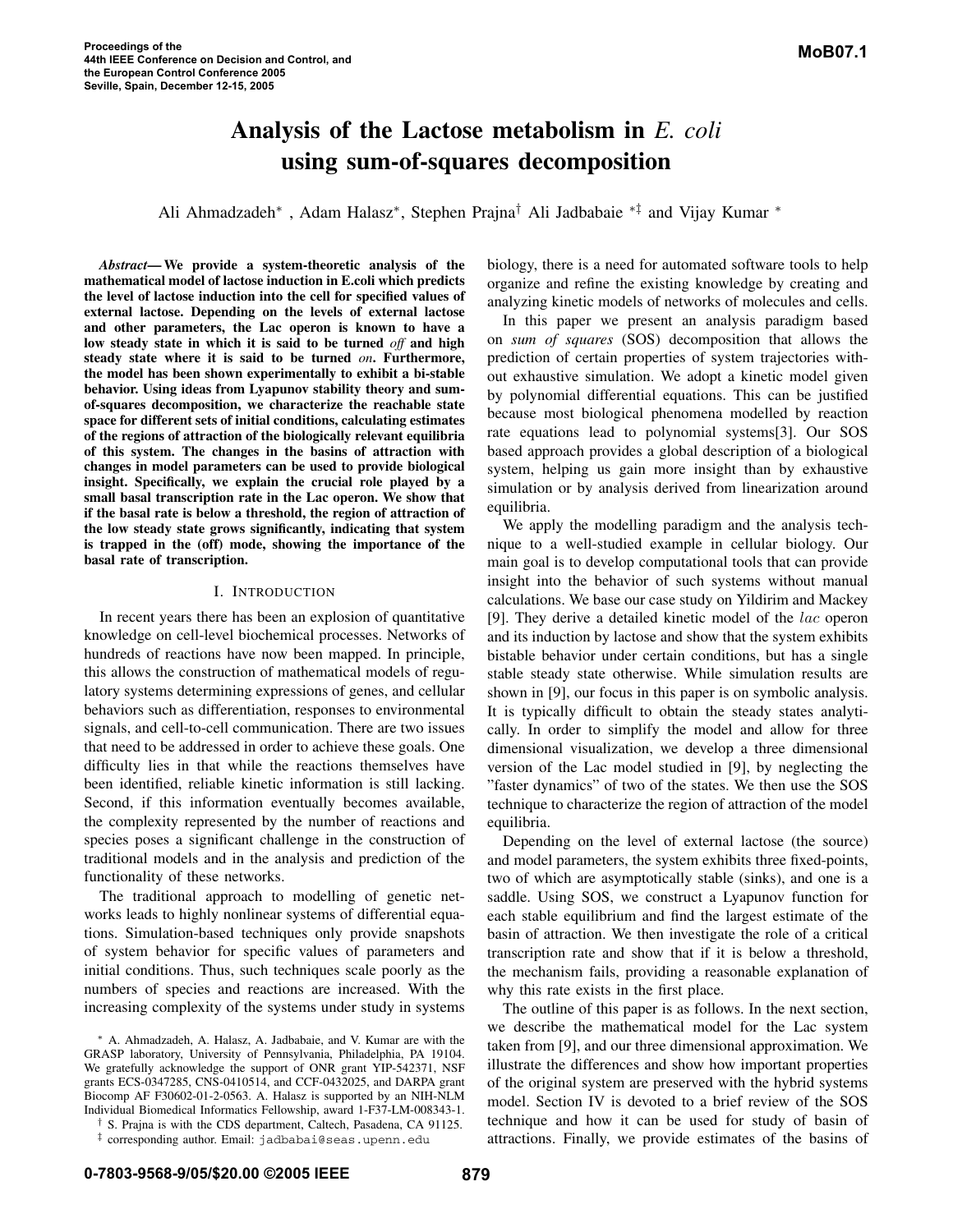attraction of equilibria and pinpoint the role of a critical basal transcription rate.

# II. MODELLING

The state of the biochemical system is represented by a state vector  $x = [x_1, x_2, \ldots, x_n]^T$  which is an *n*-dimensional vector of concentrations of all species that are significant descriptors of the behavior of the system. The state equations can be written in the form:

$$
\dot{x} = f(x) \tag{1}
$$

where  $f(x)$  is a vector-valued, nonlinear function of the state describing the rate of change of the variables in the system. These rate equations are derived from mass action kinetics, enzymatic reactions and activation functions. Most of these laws are polynomial. Even switches are modelled by smooth functions that are generally ratios of polynomials, such as



Fig. 1. A model of the Lactose system showing all species, with the arrows denoting processes, with dotted arrows indicating the action of a catalyst. The repressor acts to inhibit the transcription process leading to  $mRNA$ , while the allolactose inhibits the repressor's action.

Our model of the Lac system is adapted from Yildirim and Mackey [9]. Central to this system is the *lac* operon which consists of three genes, *lacZ*, *lacY* , and *lacA* [8]. The enzyme *β*-galactosidase, the product of the *lacZ* gene, cleaves lactose, a necessary first step to metabolize lactose. The *lacY* gene encodes the permease that brings lactose into the cell. In the absence of lactose, Lac repressor binds the *lac* operator turning down the transcription of its component genes to a low basal level. However, in the presence of lactose, the decomposition of lactose results in the formation of allolactose, which binds to Lac repressor, greatly reducing its binding to DNA. This activates the transcription of the genes to a level that may be as much as  $40$ -fold higher<sup>1</sup> the lac than the basal rate. (cf. Figure 1).

We denote the concentrations of the different species in the equations of state  $(2)$  as follows. *M* is the concentration of the mRNA transcribed from both genes, while *B* and *P* denote the *β*-galactosidase and permease. The external lactose is *L*e, while the intra-cellular lactose is denoted by *L*. Finally, the concentration of allolactose is denoted by *A*. The state of the system is given by:

$$
x = [M, B, A, L, P]^T,
$$

while  $L_e$  is viewed as an input to the system that is controlled outside the cell. The differential equations describing the evolution of the system are:

$$
\frac{dM}{dt} = \alpha_M f_1 (e^{-\mu \tau_M} A_{\tau_M}) + \Gamma_0 - \tilde{\gamma}_M M
$$
\n
$$
\frac{dB}{dt} = \alpha_B e^{-\mu \tau_B} M_{\tau_B} - \tilde{\gamma}_B B
$$
\n
$$
\frac{dA}{dt} = \alpha_A B g_1(L) - \beta_A B f_2(A) - \tilde{\gamma}_A A
$$
\n
$$
\frac{dL}{dt} = \alpha_L P h(L_e) - \beta_L P g_2(L) - \alpha_A B g_1(L) - \tilde{\gamma}_L L
$$
\n
$$
\frac{dP}{dt} = \alpha_P e^{-\mu(\tau_P + \tau_B)} M_{\tau_P + \tau_B} - \tilde{\gamma}_P P .
$$
\n(2)

where  $f_1(A)$  is a function that captures the effector-repressor dynamics of the transcription enhanced by allolactose,

$$
f_1(A) = \frac{1 + K_1 A^2}{K + K_1 A^2}
$$

and  $f_2$ ,  $g_1$ ,  $g_2$  and  $h$  are rates of irreversible Michaelis-Menten reactions:

$$
f_2(A) = \frac{A}{K_A + A} \quad g_1(L) = \frac{L}{K_L + L}
$$
  

$$
g_2(L) = \frac{L}{K_{L1} + L} \quad h(L_e) = \frac{L_e}{K_{Le} + L_e}
$$
 (3)

As in [9],  $\alpha$  and  $\beta$  denote rate constants for the different processes, the  $\tilde{\gamma}$  are coefficients for terms representing decay of species, and *τ* denotes delays associated with the finite time required to complete transcription  $(\tau_M)$  and translation ( $\tau_P$  and  $\tau_B$ ). For example, if  $\tau_M$  is the finite time required for the transcription process,  $A_{\tau_M}$  denotes the concentration of *A*  $\tau_M$  prior to the current time.  $\Gamma_0$  is a fixed basal rate of mRNA transcription. For more details including the significance of these terms, the reader is asked to refer to [9], [1], [2].

So far, our model is identical to the one in [9]. We will now introduce two approximations that will reduce this model to a simpler, system, thus allowing us to study regions of attractions of equilibria.

Our first simplification is to ignore the time delays. The length of the delays associated with transcription and translation is between 0.1 and 2 minutes. Direct simulations of the model [9], [1] suggest a relaxation time of the order of 50 minutes, so that the time delays can be neglected for most dynamical simulations. In the present paper we are primarily interested in the steady state behavior, which is expected to be impacted even less by such small time delays. In particular, the steady states themselves are insensitive to the time delays since the time delayed and prompt variables are equal in this case.

To simplify the model even further and allow for three dimensional visualization, we ignore two of the dynamical equations which are not detrimental to the qualitative behavior of the model. We assume that *B* and *P* instantaneously reach their steady state values. This approximation can be interpreted as projecting the problem on the three-dimensional

<sup>&</sup>lt;sup>1</sup>It turns out that the presence of glucose decreases the synthesis of cyclic AMP which in turn affects the ability of catabolite activator protein (CAP) to bind DNA and recruit RNA polymerase to the promoter. Thus, in the presence of glucose, this increase is significant, but much less than 40-fold. We do not consider this feedback loop in our system.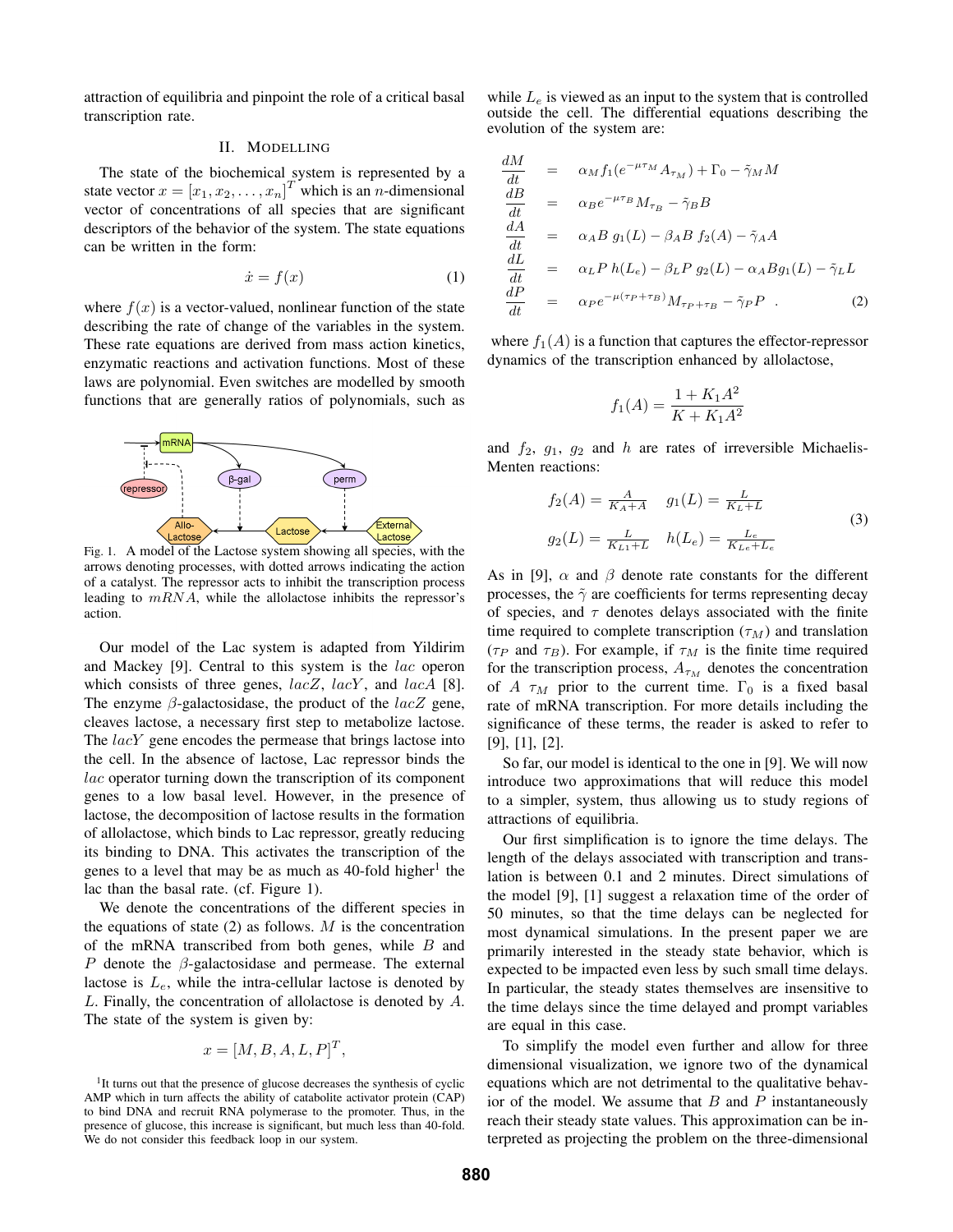

Fig. 2. Steady state values for different external lactos centrations, for the original value of the basal transcription rate. The dotted lines illustrate the approximate trajectory of the system during a change in steady state from A to C when driven from a low external lactose concentration to a high concentration, and then back to the same low concentration.

hyperplane defined by

$$
B = \frac{\alpha_B e^{-\mu \tau_B}}{\tilde{\gamma}_B} M = k_B M
$$

$$
P = \frac{\alpha_P e^{-\mu(\tau_P + \tau_B)}}{\tilde{\gamma}_P} M = k_P M \tag{4}
$$

The respective time constant for B is not negligible (leading to a relaxation half-life of about 800 min, but only 30 min if the growth rate is included as indicated in the Appendix). However, in most situations that would occur in nature the B and P concentrations are close to their quasi-steady state equilibrium values given below. Our extensive simulations indicate that this approximation does not change the qualitative and quantitative behavior of the model, especially from the stand point of steady state analysis and calculating reachable sets. The simplified model can be written as follows:

$$
\frac{dM}{dt} = \alpha_M f_1(A) + \Gamma_0 - \tilde{\gamma}_M M \tag{5}
$$

$$
\frac{dA}{dt} = k_B M \left( \alpha_A g_1(L) - \beta_A f_2(A) \right) - \tilde{\gamma}_A A \quad (6)
$$

$$
\frac{dL}{dt} = k_P M \left( \alpha_L h(L_e) - \beta_L g_2(L) \right) \n- \alpha_A k_B M g_1(L) - \tilde{\gamma}_L L \quad .
$$
\n(7)

# III. ANALYSIS OF THE MODEL

An important result of Yildirim and Mackey [9] was that the system defined by Equations 2 is bi-stable for certain external Lactose concentration values. More recently, this *multi-stable* characteristic of the Lactose induction mechanism was experimentally verified and quantitatively characterized [4]. This is illustrated by the S-shaped curve in Figure 2 which shows the steady-state values of allolactose for given external Lactose concentrations. We choose *A* as a measure of the lactose processing activity. Given a putative steadystate value of *A*, the steady-state equations corresponding



Fig. 3. Steady state values for different external lactose concentrations and basal transcription rates (obtained by changing the factor b.

to Equations (2) uniquely determine all four other variables *M, B, L, P*, as well as the corresponding level of external lactose. Similarly, in our reduced model, the equilibrium points of Equations (5-7) allow the steady state values of *M,L* to be inferred from *A*, which then allow *B* and *P* to be determined.

¿From Figure 2 it is easy to see that for a given fixed external lactose concentration we can have either one or three steady states. The negatively-sloped portion of the S-shaped curve in the figure contains unstable states. Thus, in practice, there are at most two steady states for a fixed external lactose concentration, one corresponding to a high metabolic activity level (high *A*) and the other a low-activity level (low *A*). For very low or very high levels of external Lactose, there is only one steady state for *A*, which is stable. These facts were clearly established in [9]. They were also verified using reachability computations [2].

Suppose the cell is initially in an environment characterized by  $L_e = 0.04$  mM, hence in the steady state denoted by point A. An increase from to  $L_e = 0.04$  to 0.07 mM will move the system past the "knee" of the curve to the right, after which the steady state will move to the upper branch toward the steady state *B*. Decreasing *L*<sup>e</sup> back to  $L_e = 0.04$  mM will move the system to the steady state *C*.

A natural question to ask is how sensitive this property is to parameter fluctuations. It turns out that variations up to 20% produce results that preserve the overall shape of the curve and the bi-stability property. While this result by no means constitutes a mathematical proof, it does provide evidence that this switching property is robust to changes in parameters.

However, there is one parameter that is critical to the bistability property. Small changes in the basal *mRNA* transcription rate  $\Gamma_0$  lead to significant changes in the position of the knee of the curve as seen in Figure 3.

We consider different values of the basal transcription rate obtained by scaling the basal transcription rate  $\Gamma'_0 = b\Gamma_0$ . Scaling down this factor *b* from 1.0 to 0.2 results in the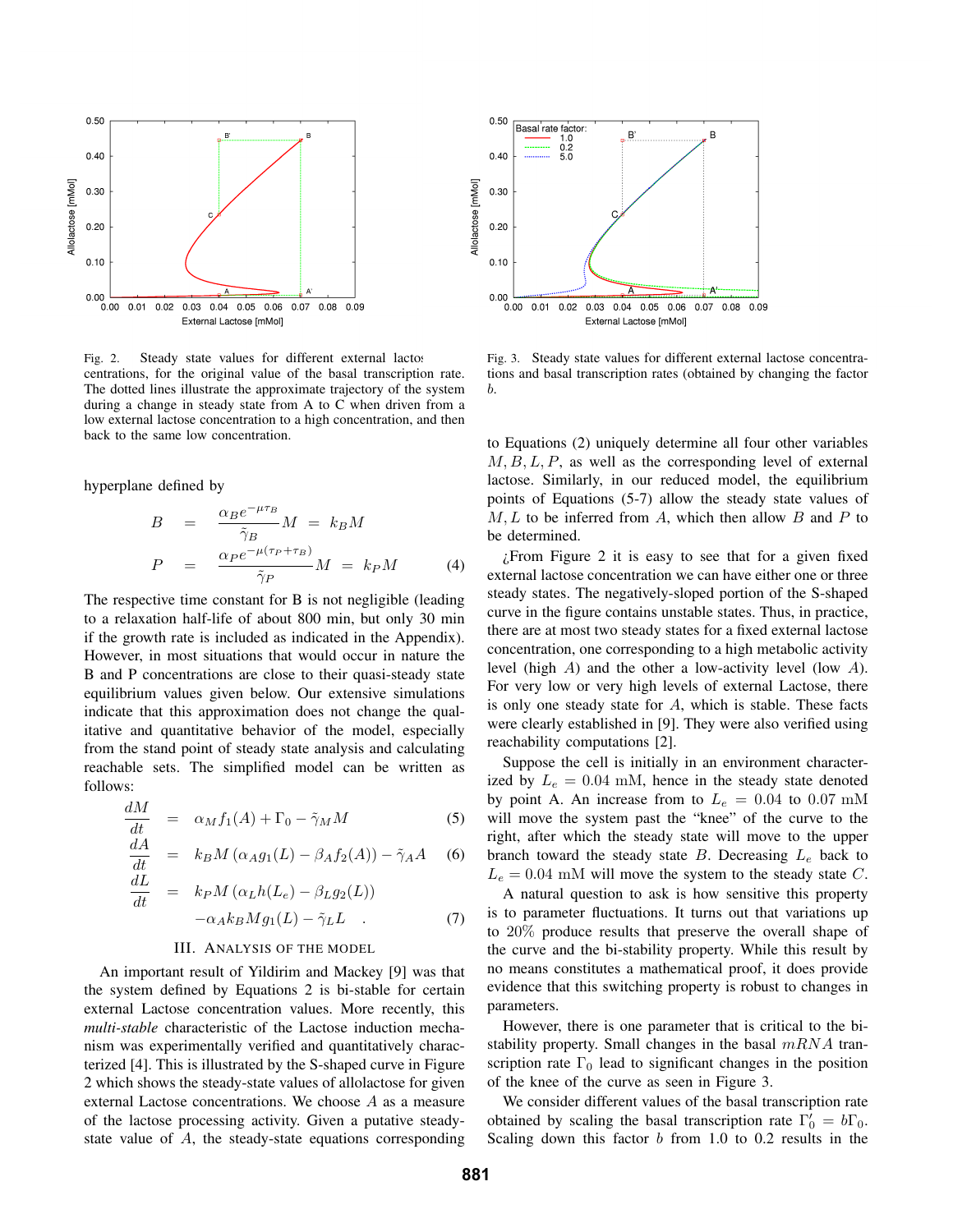knee shifting to the right. Similarly changing *b* from 1.0 to 5.0 moves the knee to the left. In fact, if the basal rate were further reduced, the level of external Lactose required to effect the jump to the upper branch would increase dramatically and below  $b = 0.1$  (not shown in the figure) the knee effectively moves to to a value of Lactose that is not realistic. In other words, it is impossible to effect a switch from a low steady state to the high steady state for low values of *b* (cf. Figure 3). The basal rate of transcription plays the role of a 'pilot light', keeping a minimal amount of permease and *β*-galactosidase available even in the total absence of external lactose.

In the following sections we investigate the effects of variations in the basal transcription rate using the SOS programming machinery.

# IV. COMPUTING LYAPUNOV FUNCTIONS AND REGIONS OF ATTRACTION

In this section, we will give a brief overview of how a Lyapunov function which proves the stability of  $\dot{x} = f(x)$ around its equilibrium can be constructed using sum of squares optimization. We also show how an estimate of the region of attraction for this equilibrium can be obtained.

Without loss of generality, assume that the equilibrium of interest is at the origin (thus  $f(0) = 0$ ). (If not we can construct the Lyapunov function such that the minimum always happens at the equilibrium). The Lyapunov stability theorem states that if there exists a continuously differentiable function  $V : \mathbb{R}^n \to \mathbb{R}$  such that

$$
V(0) = 0,\t\t(8)
$$

$$
V(x) > 0 \quad \forall x \in D \setminus \{0\},\tag{9}
$$

$$
-\frac{\partial V}{\partial x}(x)f(x) \ge 0 \quad \forall x \in D,
$$
\n(10)

for some neighborhood *D* of the origin, then the (local) stability of the origin is guaranteed.

When the vector field  $f(x)$  is polynomial and the neighborhood *D* is chosen to be semialgebraic, e.g., of the form  $D = \{x : g_D(x) \geq 0\}$  with  $g_D : \mathbb{R}^n \to \mathbb{R}^{\ell}$  being polynomial, then a polynomial Lyapunov function  $V(x)$  can be computed using sum of squares (SOS) programming [7], [6], [5]. The main idea is as follows. First we parameterize  $V(x)$  in terms of unknown coefficients, in an affine manner:

$$
V(x) = \sum_{i=1}^{m} c_i v_i(x)
$$
 (11)

where the  $c_i$ 's are the unknown coefficients, and the  $v_i(x)$ 's are polynomial functions. For example we can choose them to be the monomials in *x* with degree less than or equal to some degree bound. Once this is done, the various polynomial inequalities that must be satisfied by  $V(x)$  are replaced with their corresponding SOS conditions, and the values of  $c_i$ 's that render  $V(x)$  a Lyapunov function are computed by solving the resulting SOS program.

The SOS program which we will use to construct  $V(x)$  is stated in the following algorithm [7].

*Algorithm 1 (Computing a Lyapunov function):* Given is a system  $\dot{x} = f(x)$ , where  $f(x)$  is polynomial and  $f(0) = 0$ . Furthermore, suppose that *D* is of the form  $D = \{x :$  $g_D(x) \ge 0$ } with  $g_D : \mathbb{R}^n \to \mathbb{R}^\ell$  being polynomial.

- 1) Fix a degree bound 2*d* for  $V(x)$ , and parameterize  $V(x)$  as in (11), where the  $v_i(x)$ 's are monomials of degree less than or equal to 2*d*.
- 2) In the same manner, fix a degree bound 2*e* for a vector of polynomial multipliers  $\lambda(x): \mathbb{R}^n \to \mathbb{R}^{\ell}$ .
- 3) Using SOS programming, find the coefficients of  $V(x)$ and  $\lambda(x)$ , as well as some coefficients  $\epsilon_{ij}$  such that

(a) 
$$
V(x) = 0
$$
  
\n(b)  $V(x) - \sum_{i=1}^{n} \sum_{j=1}^{d} \epsilon_{ij} x_i^{2j}$  is SOS  
\n(c)  $-\frac{\partial V}{\partial x}(x) f(x) - \lambda^T(x) g_D(x)$  is SOS,  
\n(d)  $\lambda_i(x)$  is SOS  $\forall i = 1, ..., \ell$ ,  
\n(e)  $\sum_{j=1}^{d} \epsilon_{ij} > 0 \quad \forall i = 1, ..., n$ 

and  $\epsilon_{ij} \geq 0 \ \forall i, j$ .

The polynomial  $V(x)$  that we obtain will satisfy  $(8)$ – $(10)$ , and therefore is a Lyapunov function for the system.

Once the Lyapunov function  $V(x)$  is computed, we can use it to estimate a region of attraction of the equilibrium. Here we compute the largest level set of  $V(x)$  that is contained in *D*, over which  $\frac{\partial V}{\partial x}(x) f(x)$  is non-positive. For this, we again use SOS programming, as described in the following algorithm.

*Algorithm 2 (Estimating domain of attraction):*

Given are a Lyapunov function  $V(x)$  and the set  $D = \{x : g_D(x) \geq 0\}$  on which (8)–(10) hold, with  $g_D : \mathbb{R}^n \to \mathbb{R}^{\ell}$  being polynomial.

- 1) Parameterize a vector of polynomial multipliers *λ* :  $\mathbb{R}^n \to \mathbb{R}^\ell$  in terms of some unknown coefficients  $c_i$ 's.
- 2) Using SOS programming, find the smallest *γ* such that

$$
\gamma - V(x) - \lambda^{T}(x)g_{D}(x) \text{ is SOS,}
$$
  

$$
\lambda_{i}(x) \text{ is SOS} \quad \forall i = 1, ..., \ell.
$$

The set  $\{x \in \mathbb{R}^n : V(x) \leq \gamma\}$  will be an estimate of the domain of attraction for the equilibrium  $x = 0$ .

## V. COMPUTATION OF BASINS OF ATTRACTION

The above discussed procedure runs in polynomial time once the degree of the multiplier polynomials as well as the Lyapunov functions are fixed. Our search using SOS programing results in a quadratic Lyapunov functions and sixth order sum of squares polynomials multipliers  $(d = 1$ and *e* = 3 in *Algorithm 1*) to prove the invariance of the largest level sets of the Lyapunov function inside the set where the derivative is negative. Note that we can not search over the "size" of the region of attraction *and* the stability certificate simultaneously. Instead, we have to first fix a small region around each equilibrium, use SOS programing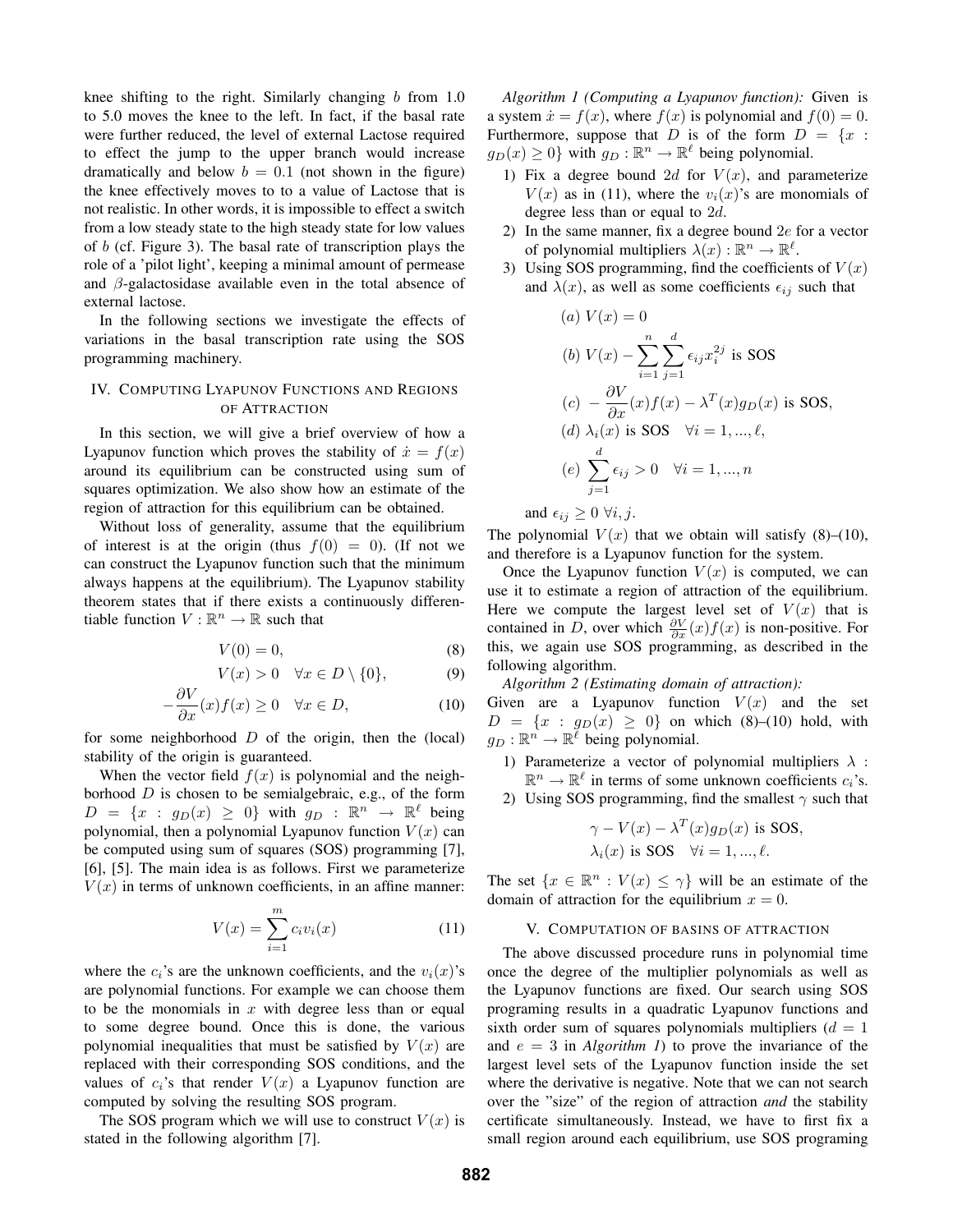to find the *V* , by finding the SOS multipliers, and then solve a separate SOS program which *grows* the level set of *V* . Since a quadratic Lyapunov function was found, there was no reason to look for higher order Lyapunov functions. Of course the better the higher the order of the Lyapunov function, the better the estimate of the region of attraction is going to be.

We repeat this procedure both for the high steady state and the low steady state and estimate the basins of attraction of both the high and low steady states for different values of  $Γ_0$ .

Figure 4 shows the largest sub-level set of the two Lyapunov functions corresponding to the low and high steady states, for a basal transcription rate of  $\Gamma'_0 = 0.2 \times \Gamma_0$ . The unstable fixed point lies between the two sets, indicating that we can not grow the level sets any further. We now increase the basal transcription rate by a factor of 5 to  $\Gamma_0$ . Figure 5.

depicts the best estimate of the regions of attraction for this scenario. The low region clearly shrinks and the high region grows in some of the directions.

In order to understand the changes in both basins we overlay the two plots on the same scale in Figure 6. The small diamonds indicate the locations of respective steady state points, as well as those of the unstable steady states (same color code). We observe the following two points: (i) The low steady state moves closer to the origin for the reduced basal rate, while the unstable state migrates away from the origin, increasing the distance between the two points. (ii) The size of the estimated region of attraction increases for lower  $\Gamma_0$ . This provides a logical explanation for existence of the basal rate: If its value is smaller than  $\Gamma_0$ , the set of un-inducible states becomes larger. Of course, the true region of attraction is a more complicated surface than an ellipsoid, and the ellipsoid is only an estimate. As a result, there are points in the true region of attraction that are not inside the level set of the largest ellipsoid. For example, in Figure 6 there is a small region included in the blue/cyan surface corresponding to  $\Gamma_0$  which is not contained in the region described by the red/magenta surface, corresponding to  $0.2 \times \Gamma_0$ . This is due to the conservativeness of the ellipsoidal approximation of the region of attraction. However, we clearly observe the shrinkage of the "uninducible" states as the basal transcription rate is increased.

Finally, Figure 7 depicts the basin of attraction of the high steady state for the same three values of the basal rate  $\Gamma_0$  discussed above :  $\frac{1}{5}\Gamma_0$ ,  $\Gamma_0$  and  $5\Gamma_0$ . Here, the smallest region is the one for  $\Gamma_0$ , and the largest one is for  $5\Gamma_0$ . This apparently counter-intuitive result can be understood as follows. First, we notice that decreasing the basal rate from  $\Gamma_0$  will result in migration of the high steady state away from the saddle-point, leading to a higher basin of attraction, mirroring the situation seen for the lower steady state. Secondly, the surface indicating the calculated region of attraction for the basal rate of  $5\Gamma_0$  is the largest. This is not surprising since here the high steady state is the only (biologically meaningful) one. However, even in this case the region of attraction is not the whole space, due to the existence of a spurious (mathematically correct but nonphysical) steady state outside the positive octant.



for a basal rate of  $0.2 \times \Gamma_0$ . The smaller ellipsoid (magenta) is for the lower steady state and the larger (red) is for the higher steady state. The low stable steady state is at  $[M, A, L] = [.664 \times 10^{-6}, .113 \times$  $10^{-2}$ , .825 ×  $10^{-1}$ ], and the unstable steady state is between the two regions at  $[M, A, L] = [.155 \times 10^{-4}, .432 \times 10^{-1}, .176]$ .



Fig. 5. Estimates for the regions of attraction of both steady states for a basal rate of  $\Gamma_0$ . The smaller ellipsoid (cyan) is for the lower steady state and the larger (blue) is for the higher steady state. The low stable steady state is at  $[M, A, L] =$  [.227 × 10<sup>-5</sup>, .590 ×  $10^{-2}$ , .135], and the unstable steady state is between the two regions at  $[M, A, L] = [.133 \times 10^{-4}, .376 \times 10^{-1}, .174]$ .

In summary, we clearly observe that the basal transcription rate has a significant effect on the size of the region of attraction of both equilibria, especially that of the low steady state which corresponds to un-inducible states.

### VI. CONCLUSIONS

We analyzed the mathematical model of the Lactose metabolism in *E.coli* using sum of squares programing. The proposed scheme was based on a construction of Lyapunov functions for the stable equilibria of a reduced order model of the system. using sum of squares programing, we characterized regions of attraction estimates for the stable equilibrium